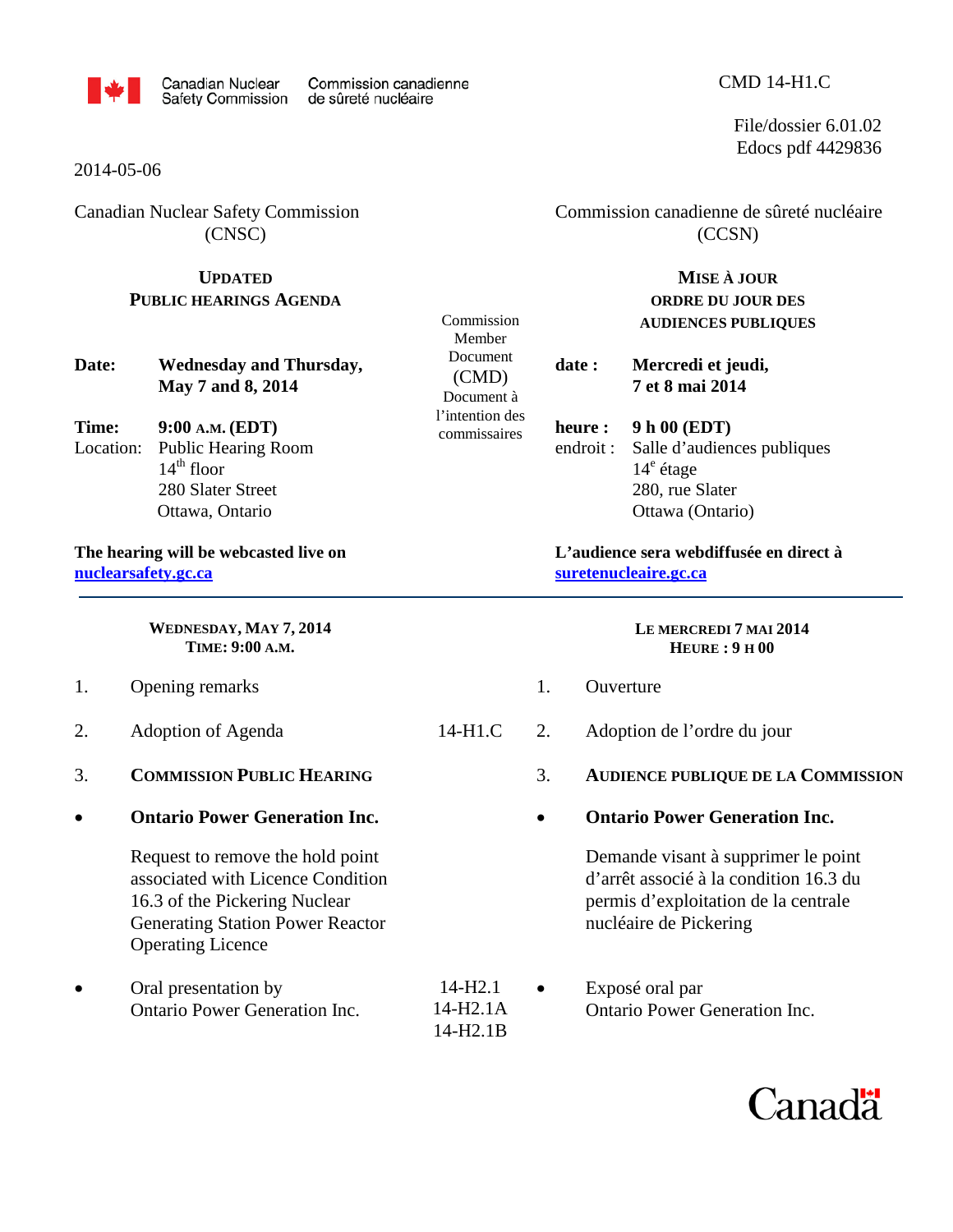| Oral presentation by<br><b>CNSC</b> staff                                                     | 14-H <sub>2</sub><br>14-H <sub>2</sub> .A<br>$14-H2.B$ | Exposé oral par<br>le personnel de la CCSN                         |
|-----------------------------------------------------------------------------------------------|--------------------------------------------------------|--------------------------------------------------------------------|
| Written submission from the<br>City of Pickering                                              | 14-H <sub>2.49</sub>                                   | Mémoire de la<br>ville de Pickering                                |
| Written submission from<br>Pickering West Shore<br><b>Community Association</b>               | 14-H <sub>2.44</sub>                                   | Mémoire de<br>Pickering West Shore<br><b>Community Association</b> |
| Written submission from<br>Northwatch                                                         | 14-H <sub>2.45</sub>                                   | Mémoire de<br>Northwatch                                           |
| Written submission from<br>Greenpeace Canada                                                  | 14-H <sub>2.47</sub>                                   | Mémoire de<br>Greenpeace Canada                                    |
| Written submission from<br><b>Tim Seitz</b>                                                   | 14-H <sub>2.4</sub>                                    | Mémoire de<br><b>Tim Seitz</b>                                     |
| Written submission from<br><b>Durham Nuclear Awareness</b>                                    | 14-H <sub>2.25</sub><br>14-H2.25A                      | Mémoire de<br>Durham Nuclear Awareness                             |
| Written submission from<br>Kathleen Chung                                                     | 14-H <sub>2.5</sub>                                    | Mémoire de<br>Kathleen Chung                                       |
| Written submission from<br>Josefine Singh                                                     | 14-H <sub>2.6</sub>                                    | Mémoire de<br>Josefine Singh                                       |
| Written submission from the<br><b>Canadian Coalition for</b><br><b>Nuclear Responsibility</b> | 14-H2.53<br>14-H2.53A                                  | Mémoire du<br>Regroupement pour la<br>surveillance du nucléaire    |
| Written submission from<br>Monica Whalley                                                     | 14-H <sub>2.7</sub>                                    | Mémoire de<br>Monica Whalley                                       |
| Written submission from<br><b>Fanny Guilmet</b>                                               | 14-H <sub>2.8</sub>                                    | Mémoire de<br><b>Fanny Guilmet</b>                                 |
| Written submission from<br><b>New Clear Free Solutions</b>                                    | 14-H <sub>2.36</sub><br>14-H2.36A<br>14-H2.36B         | Mémoire de<br><b>New Clear Free Solutions</b>                      |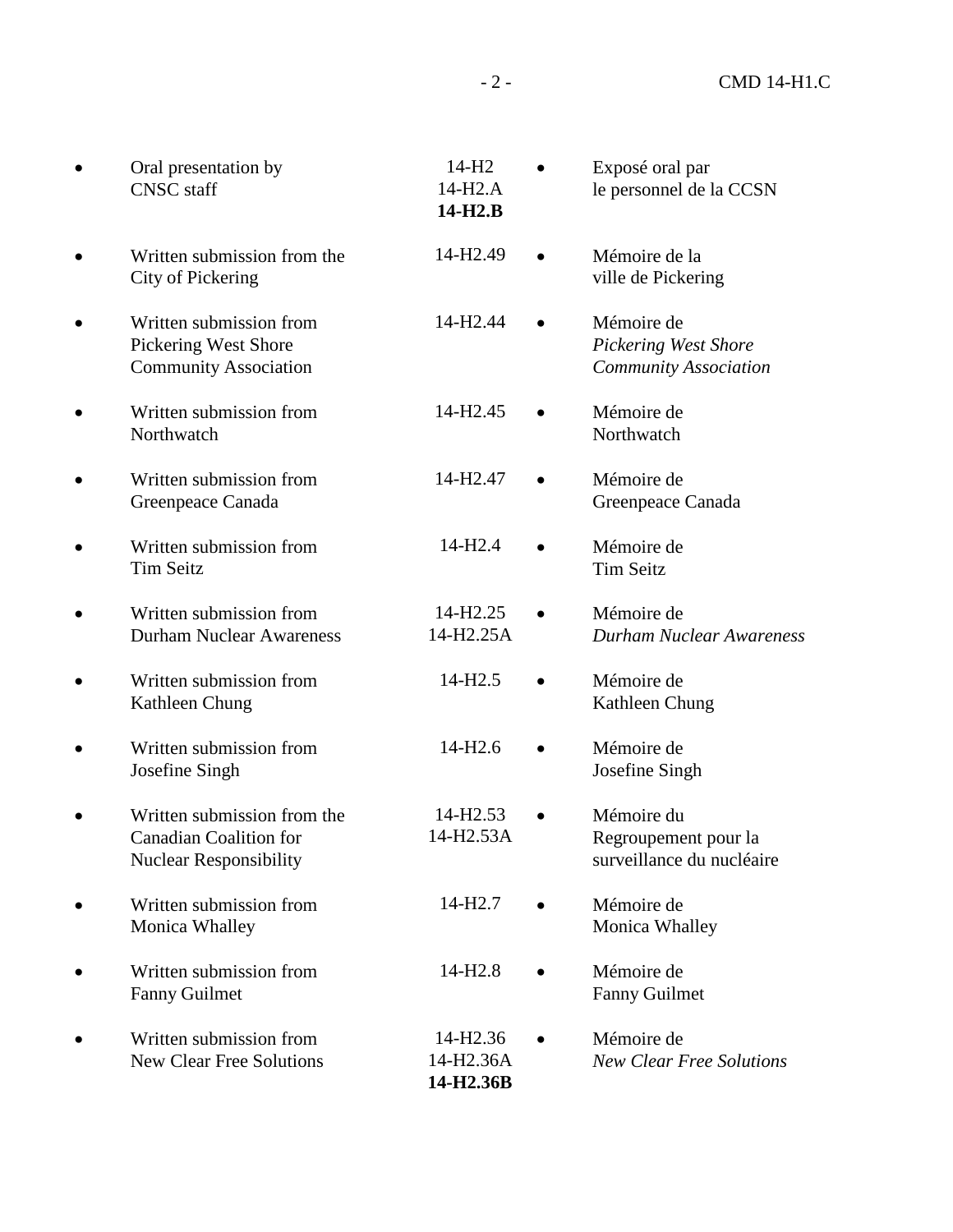| Written submission from the<br><b>Canadian Environmental</b><br>Law Association           | 14-H2.31                          |           | Mémoire de l'<br>Association canadienne du<br>droit de l'environnement       |
|-------------------------------------------------------------------------------------------|-----------------------------------|-----------|------------------------------------------------------------------------------|
| Written submission from<br>Marilyn McKim                                                  | 14-H <sub>2.9</sub>               |           | Mémoire de<br>Marilyn McKim                                                  |
| Written submission from<br><b>Frank Greening</b>                                          | 14-H <sub>2.12</sub><br>14-H2.12A |           | Mémoire de<br><b>Frank Greening</b>                                          |
| Written submission from<br>Kelly Clune                                                    | 14-H2.13                          |           | Mémoire de<br>Kelly Clune                                                    |
| Written submission from<br>Tania Szablowski                                               | 14-H2.14                          |           | Mémoire de<br>Tania Szablowski                                               |
| Written submission from<br>International Institute of<br><b>Concern For Public Health</b> | 14-H <sub>2.41</sub>              | $\bullet$ | Mémoire de<br>International Institute of<br><b>Concern For Public Health</b> |
| Written submission from<br>The Society of Energy<br>Professionals                         | 14-H2.19                          |           | Mémoire de<br>The Society of Energy<br>Professionals                         |
| Written submission from<br>Robert C. Azzopardi                                            | 14-H <sub>2.20</sub>              |           | Mémoire de<br>Robert C. Azzopardi                                            |
| Written submission from<br>Michel A. Duguay                                               | 14-H <sub>2.35</sub><br>14-H2.35A |           | Mémoire de<br>Michel A. Duguay                                               |
| Written submission from<br>Dan Holtl                                                      | 14-H <sub>2.22</sub>              |           | Mémoire de<br>Dan Holtl                                                      |
| Written submission from<br><b>Susan Holtz</b>                                             | 14-H <sub>2.23</sub>              |           | Mémoire de<br><b>Susan Holtz</b>                                             |
| Written submission from<br>Mike Darmon                                                    | 14-H <sub>2.24</sub>              |           | Mémoire de<br><b>Mike Darmon</b>                                             |
| Written submission from<br>Rachel Gladstone-Gelman                                        | 14-H <sub>2.28</sub>              |           | Mémoire de<br>Rachel Gladstone-Gelman                                        |
| Written submission from<br>Albert Pietersma                                               | 14-H <sub>2.29</sub>              |           | Mémoire de<br>Albert Pietersma                                               |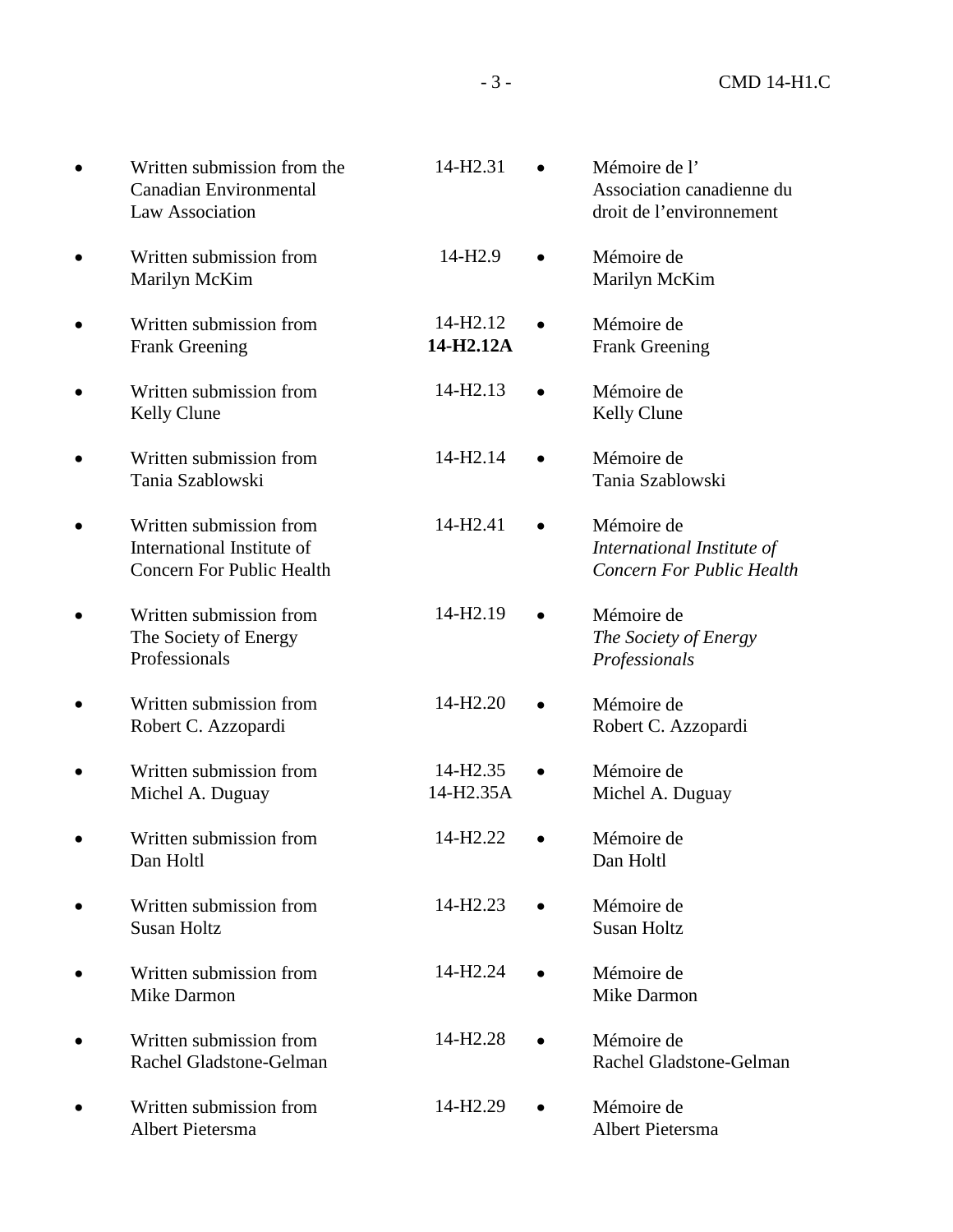| Written submission from<br>Nonie French                          | 14-H <sub>2.30</sub> | Mémoire de<br>Nonie French                          |
|------------------------------------------------------------------|----------------------|-----------------------------------------------------|
| Written submission from<br>Gail Cockburn                         | 14-H <sub>2.32</sub> | Mémoire de<br>Gail Cockburn                         |
| Written submission from<br><b>Ontario Clean Air Alliance</b>     | 14-H2.33             | Mémoire de<br>Ontario Clean Air Alliance            |
| Written submission from<br>Graham Lodge                          | 14-H <sub>2.34</sub> | Mémoire de<br>Graham Lodge                          |
| Written submission from<br>Colleen McLaren                       | 14-H <sub>2.37</sub> | Mémoire de<br>Colleen McLaren                       |
| Written submission from<br>Louis Bertrand                        | 14-H2.38             | Mémoire de<br>Louis Bertrand                        |
| Written submission from<br>Linda Hicks and Family                | 14-H <sub>2.39</sub> | Mémoire de<br>Linda Hicks et la famille             |
| Written submission from<br><b>Zach Ruiter</b>                    | 14-H <sub>2.40</sub> | Mémoire de<br>Zach Ruiter                           |
| Written submission from<br><b>Parkcrest Tenants' Association</b> | 14-H <sub>2.42</sub> | Mémoire de<br><b>Parkcrest Tenants' Association</b> |
| Written submission from<br><b>Jeff Brackett</b>                  | 14-H <sub>2.43</sub> | Mémoire de<br><b>Jeff Brackett</b>                  |
| Written submission from<br>Carrie Lester                         | 14-H <sub>2.46</sub> | Mémoire de<br>Carrie Lester                         |
| Written submission from<br>Corine Psarrou-Rae                    | 14-H <sub>2.48</sub> | Mémoire de<br>Corine Psarrou-Rae                    |
| Written submission from<br>Jacquie Allen                         | 14-H <sub>2.51</sub> | Mémoire de<br>Jacquie Allen                         |
| Written submission from<br>David Skripac                         | 14-H <sub>2.52</sub> | Mémoire de<br>David Skripac                         |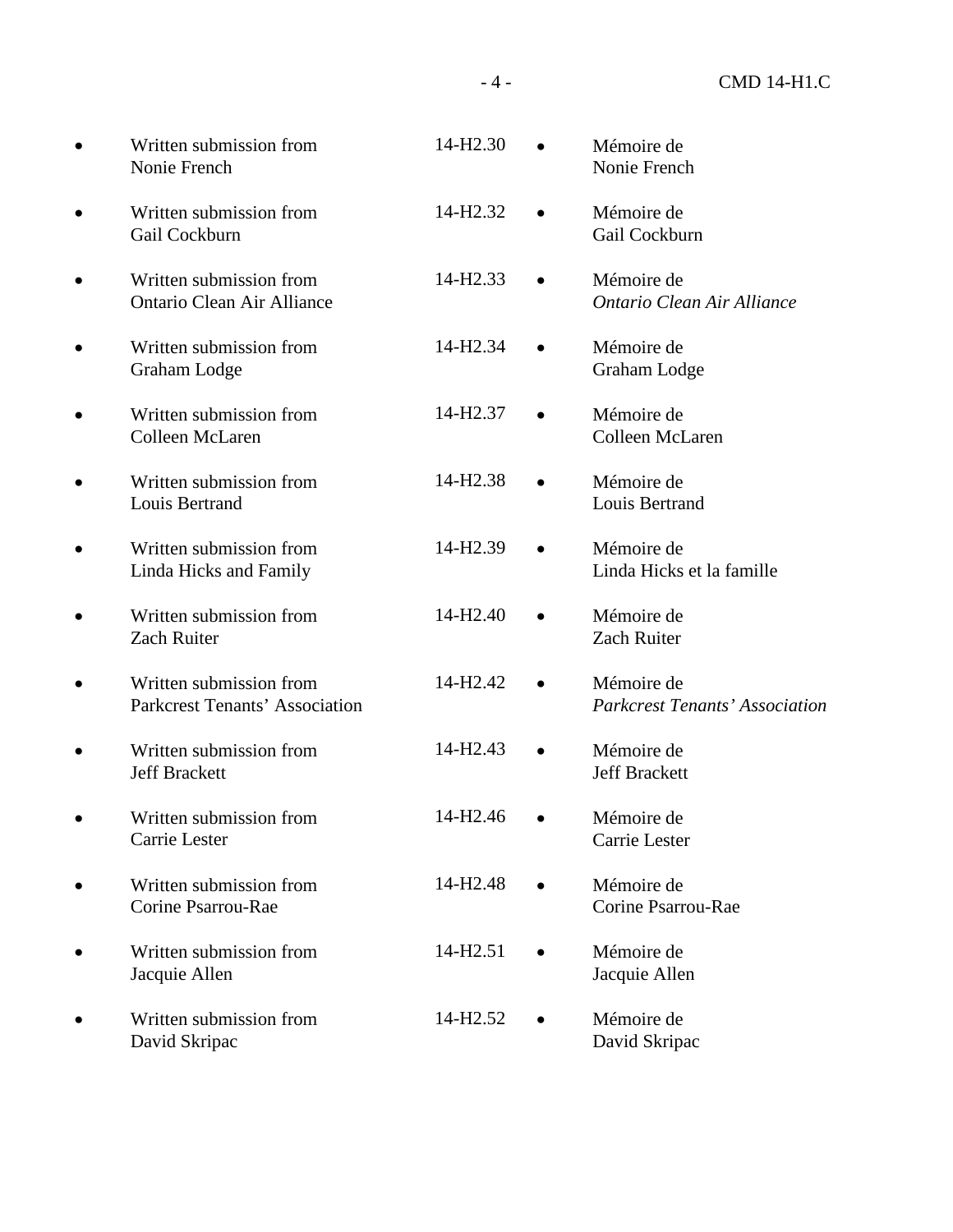| Written submission from<br>A.J. Kehoe                                                                                           | 14-H <sub>2.54</sub> | Mémoire de<br>A.J. Kehoe                                                                                |
|---------------------------------------------------------------------------------------------------------------------------------|----------------------|---------------------------------------------------------------------------------------------------------|
| Written submission from the<br>Ad Hoc Committee Against<br><b>Industrial Nuclear Facilities in</b><br><b>Ontario and Canada</b> | 14-H <sub>2.55</sub> | Mémoire du<br>Ad Hoc Committee Against<br><b>Industrial Nuclear Facilities</b><br>in Ontario and Canada |
| Written submission from<br>Louisette Lanteigne                                                                                  | 14-H2.56             | Mémoire de<br>Louisette Lanteigne                                                                       |
| Written submission from<br>Chris Barry                                                                                          | 14-H <sub>2.10</sub> | Mémoire de<br>Chris Barry                                                                               |
| Written submission from<br>Pat Reed                                                                                             | 14-H <sub>2.11</sub> | Mémoire de<br>Pat Reed                                                                                  |
| Written submission from<br>Linda Heron                                                                                          | 14-H <sub>2.15</sub> | Mémoire de<br>Linda Heron                                                                               |
| Written submission from<br><b>Brenda Thompson</b>                                                                               | 14-H <sub>2.16</sub> | Mémoire de<br><b>Brenda Thompson</b>                                                                    |
| Written submission from<br>Sarah Sherman                                                                                        | 14-H <sub>2.26</sub> | Mémoire de<br>Sarah Sherman                                                                             |
| Written submission from<br>Sheila-Marie Richardson                                                                              | 14-H2.27             | Mémoire de<br>Sheila-Marie Richardson                                                                   |
| Written submission from<br>Jerome Joseph                                                                                        | 14-H <sub>2.2</sub>  | Mémoire de<br>Jerome Joseph                                                                             |
| Written submission from<br>Anna Wrona                                                                                           | $14-H2.3$            | Mémoire de<br>Anna Wrona                                                                                |
| Written submission from<br><b>Klaus Dohring</b>                                                                                 | 14-H <sub>2.17</sub> | Mémoire de<br><b>Klaus Dohring</b>                                                                      |
| Written submission from<br>Jill Lennox                                                                                          | 14-H <sub>2.18</sub> | Mémoire de<br>Jill Lennox                                                                               |
| Written submission from<br>Ivan Gallegos                                                                                        | 14-H <sub>2.21</sub> | Mémoire de<br><b>Ivan Gallegos</b>                                                                      |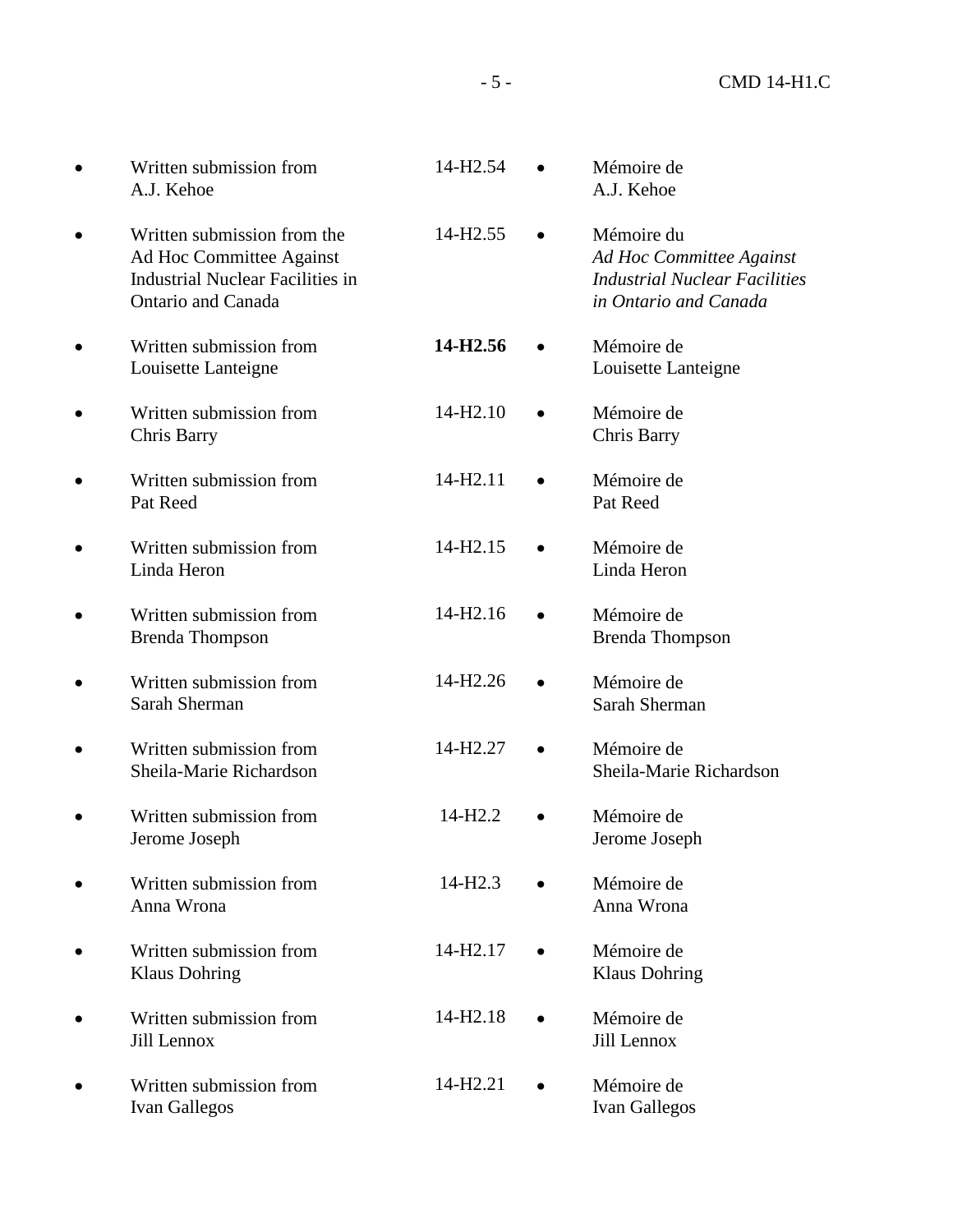• Written submission from 14-H2.50 • David Collacutt

**END OF THE SESSION FOR MAY 7. THE HEARINGS WILL RESUME AT 9:00 A.M. ON MAY 8.**

Mémoire de David Collacutt

> **FIN DE LA SESSION POUR LE 7 MAI. LES AUDIENCES SE POURSUIVRONT A COMPTER DE 9 H 00 LE 8 MAI.**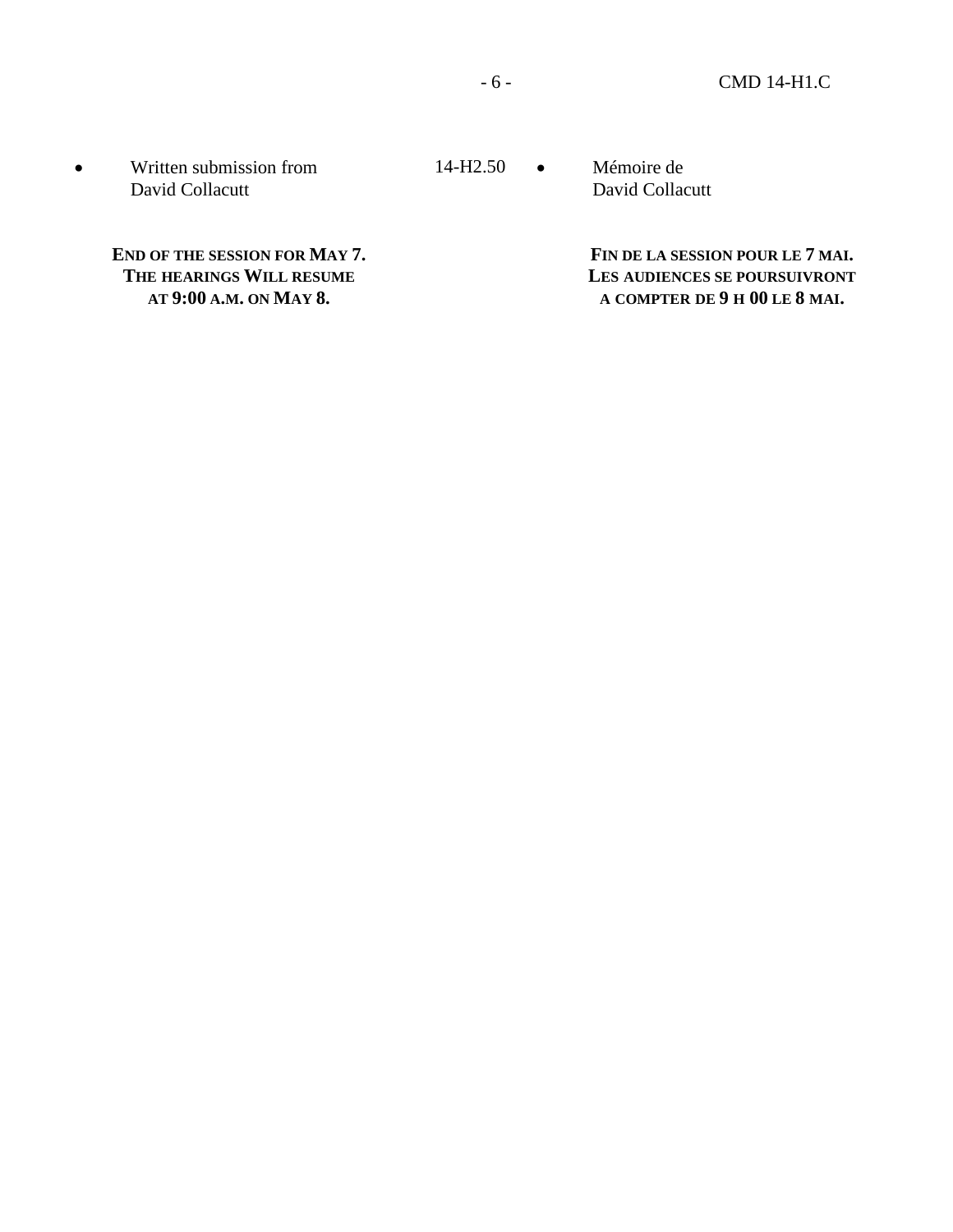- 7 - CMD 14-H1.C

# **DATE : THURSDAY, MAY 8, 2014**

- **4. COMMISSION PUBLIC HEARING TIME: 9:00 A.M.**
- **McMaster University**

Application to renew its Non-Power Reactor Operating Licence for the McMaster Nuclear Reactor, located in Hamilton, Ontario

- Oral presentation by the 14-H4.1 McMaster University 14-H4.1A
- Oral presentation by  $14-H4$ <br>CNSC staff  $14-H4.A$ CNSC staff
- Written submission from the 14-H4.2 Hamilton Fire Department
- Written submission from 14-H4.3 Siegfried (Ziggy) Kleinau 14-H4.3A
- Written submission from 14-H4.4 Steve Staniek

## **DATE : LE JEUDI 8 MAI 2014**

- **4. AUDIENCE PUBLIQUE DE LA COMMISSION HEURE : 9 H 00**
- **Université McMaster**

Demande visant le renouvellement de son permis d'exploitation d'un réacteur non producteur de puissance pour le réacteur nucléaire McMaster, situé à Hamilton (Ontario)

l'Université McMaster • Exposé oral par le personnel de la CCSN • Mémoire du service des incendies d'Hamilton

• Exposé oral par

- Mémoire de Siegfried (Ziggy) Kleinau
- Mémoire de Steve Staniek